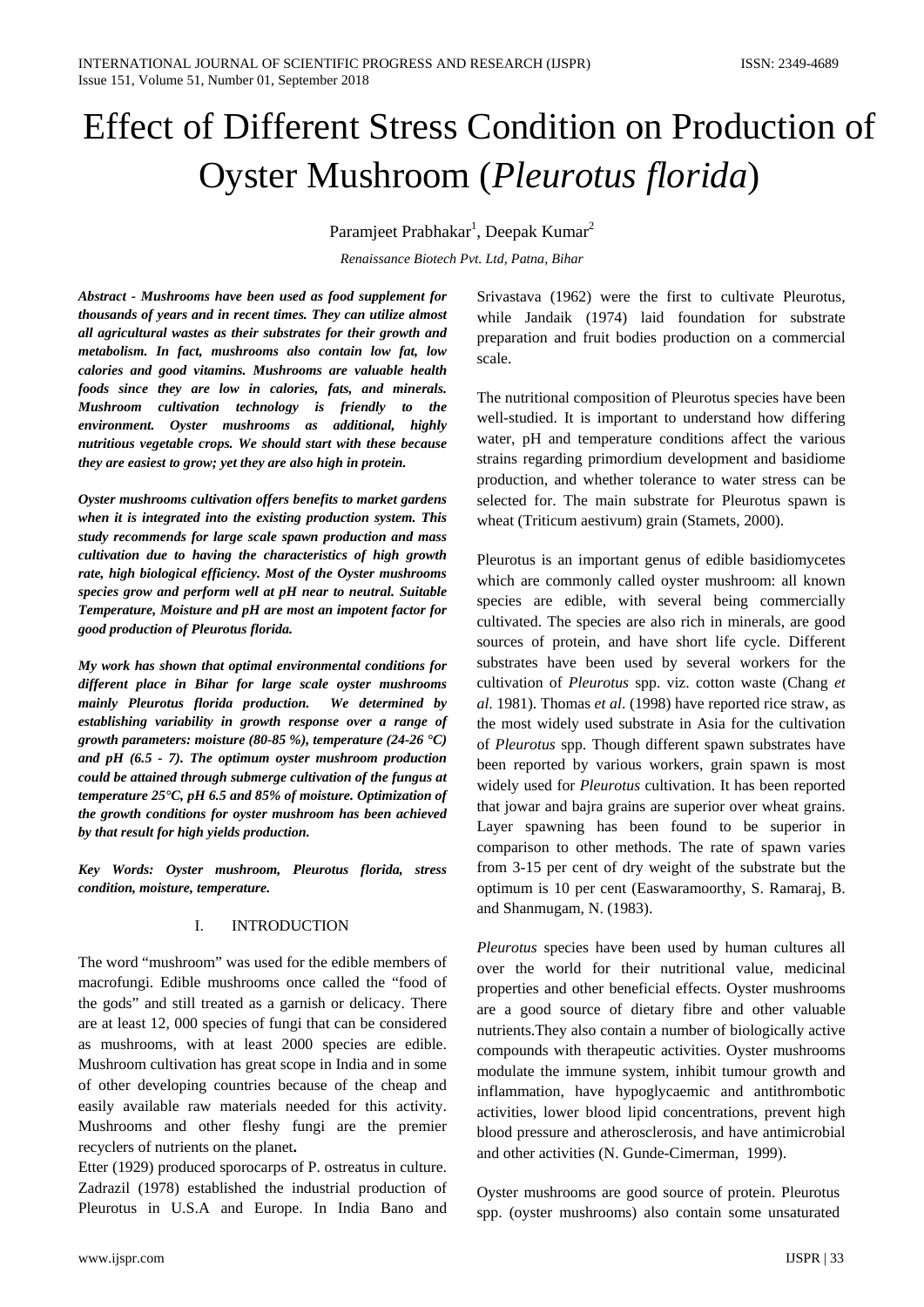fatty acids, provide several of the vitamins B, and vitamin D. Some even contain significant vitamin C, as well as the minerals potassium, phosphorus, calcium, and magnesium**.** Oyster mushrooms are most popular and two different species of this mushroom like *P. ostreatus,* and *P. florida,* are commercially cultivated all over the year by using sawdust and/or rice straw as main substrate. But the productions of these mushrooms are not economically beneficial in every season. The environmental variation is supposed to be the main cause behind this problem. But the performances of these species of oyster mushroom have not yet properly been investigated in the climatic conditions of different condition.

Therefore the present study was undertaken to identify the effect of different stress condition such as pH, temperature, and moisture on production of oyster mushrooms. Because, Environment of Bihar varies place to place

# II. MATERIAL & METHODS

Firstly we have Mushroom spawn is prepared on cereal gains i.e. wheat.

The cereal grains thoroughly washed in sufficient water 3- 4 times to remove soil debris, straw particles and undesirable seeds and grasses. Washed grains soaked in sufficient water for 20-30 minutes (20 kg wheat grains kept in 35 liters water). After boiling, grain should absorb 55-60 % moisture. Spreading on sieve made of fine wire mesh or muslin cloth for excess water removed from boiled grain. The grains were left for 2-5 hours for water evaporation from surface. The grain mixed with gypsum (calcium sulfate,  $CaSO<sub>4</sub>$ ) and chalk powder (calcium carbonate,  $CaCO<sub>3</sub>$ ) and the pH was 7-7.5 and did not from lumps. The 200g gypsum and 50g calcium carbonate mixed separately the mixture of both thoroughly mixed with 10 kg grains.

a. *Master/Mother spawn preparation***:** 300g prepared substrate (boiled cereal grains coated with gypsum

and calcium carbonate) was filled in glucose/milk bottles up to 2/3 volume. Plug cotton and autoclave at 22 lb p.s.i. pressure at  $126^{\circ}$ C for 2 hours. These autoclaved bottles left in the room for 24 hours for evaporated excess moisture accumulated inside the bottle. Autoclaved bottles containing sterilized grains exposed to UV light inside the inoculation chamber for 30 minutes. Sterilized grains ware inoculated in BOD at  $25^{\circ}$ C for 20-25 days and gently shake on  $5^{\text{th}}$ and 10<sup>th</sup> day after inoculation. Fully colonized mother spawn bottles can be used for inoculating commercial spawn bags after 2-3 weeks.

- b. *Commerical Spawn production:* Polypropylene bags Used instead of bottles for grain filling (for ½ and 1 kg spawn, the bags used 35X17.5 cm and 40X20 cm size). Polypropylene bags should be double sealing at the bottom. Filled gains plugged with the help of a Polypropylene neck and non-absorbent cotton. Polypropylene bags of 150 gauges should be used. The bags sterilized at 22 lb p.s.i. pressure for  $1.5 - 2$ hours in an autoclave. Autoclaved bags shake well before inoculation for water droplets accumulated inside the bags reabsorbed by the grains. The sterilized bags kept in the laminar flow under UV light for about 30 minutes.
- c. *Harvesting:*Formation of a complete mushroom occurred one week after the colonized bag has been transferred into the cropping room. The appearance of those mushrooms occurs in flush and about 3 flushes occur in a week continuously for a period of four weeks. A clean scalpel was used to detach the fruit bodies at the base of the stipe from the bags. Weight and numbers of the fruit bodies were recorded per replicate bag before the fruit bodies were consumed.
- d. *Cultivation condition:* Common cultivation is used for mushroom production under different condition. The control was taken at Temperature @  $22<sup>o</sup>C$ , Moisture 80%, and pH 6.5 shown in Table 1.

| Parameters  | <b>Stages</b>   |                 |                 |                 |                 |                                 |                                |  |  |
|-------------|-----------------|-----------------|-----------------|-----------------|-----------------|---------------------------------|--------------------------------|--|--|
| Temperature | $10^0C - 15^0C$ | $15^0C - 20^0C$ | $20^0C - 25^0C$ | $25^0C - 30^0C$ | $30^0C - 35^0C$ | $35^{\,0}$ C -40 <sup>0</sup> C | $40^{\circ}$ C-45 $^{\circ}$ C |  |  |
| pH          | 4.5             | 5.5             | 6.5             | 7.5             | 8.5             | 9.5                             | 10                             |  |  |
| Moisture    | 55%-60%         | 60%-65%         | 65%-70%         | 70%-75%         | 75%-80%         | 80%-85%                         | 85%-90%                        |  |  |

Table 1: Ouster mushroom was put in different condition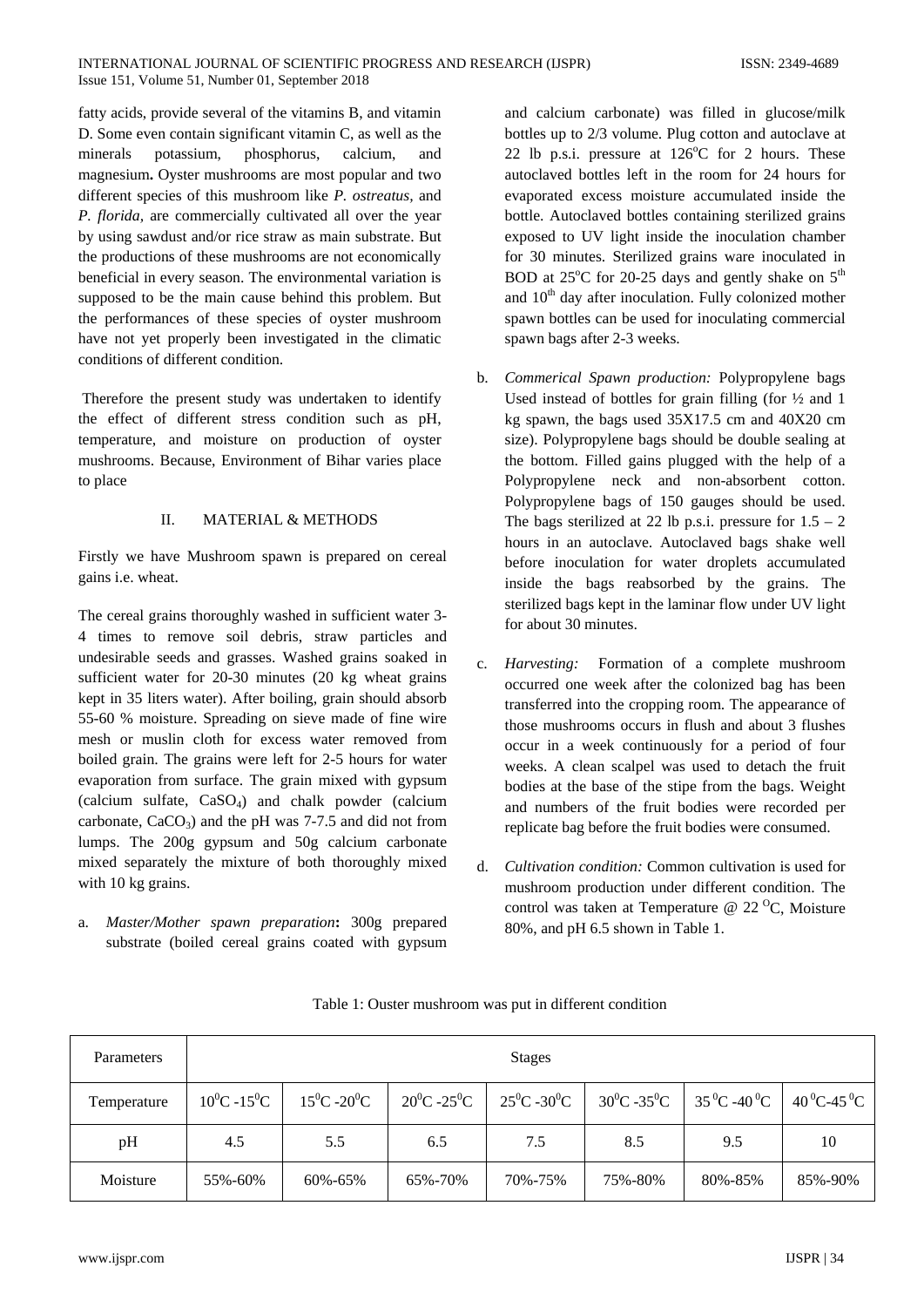### III. RESULTS AND DISCUSSION

The water content of the wheat grain generally increased with each successive boiling, for example in the experiment using narrow-mouthed bottles and increased number of shorter boiling periods, water content increased from 39.90 % (boiled twice) to 66.29 % (boiled 6 times). Burst grain occurred for the following treatments 5 min (boiled for 5 and 6 times) with a lot of burst grain for the boiled 6 times treatment for 5 min boiling treatments.

The average number of days taken by each respective treatment to show the presence of visible contamination ranged from 5-9 days. The number of days taken before

contamination for all the treatments varied significantly. The 30 minute boiling treatment resulted in the highest number of days before contamination appeared. Contamination generally occurred within the period of a week on the inoculated grain whilst it took one to two weeks on the grain not inoculated. The autoclaved grain took 30 days to show contamination.

Good quality spawn characterized as sterilized wheat grain covered with either rhizomorphic mycelia or sparse cottony mycelia was obtained for the 30 min for the assessment of sterilization of wheat grain by use of narrow78 mouthed bottles. Figure 1.A & 1.B shown the result of master commercial spawn.





Figure 1.A. Master Spawn Figure 1.B. Commercial spawn production

Figure 1.A&B: Production of *Pleurotus* (oyster mushrooms) master spawn by using narrow-mouthed bottles and commercial spawn by using poly bag.

## *A. Studies on the effect of Temperature.*

After cultivation of Oyster mushrooms with per kg spawn in the field. The maximum growth was observed at temperatures of  $20^0C - 25^0C$  whereas minimum growth

was observed till temperatures  $35^{\circ}$ C -40<sup>°</sup>C and there was no growth above temperatures of  $40^{\circ}$ . This reveals revels that the optimum temperature was  $20^0C - 25^0C$ . Result shown in Table 2 and Graph 1.

| Temperature     | Avg. Production $(g/kg)$ |  |  |
|-----------------|--------------------------|--|--|
| $10^0C - 15^0C$ | 600                      |  |  |
| $15^0C - 20^0C$ | 800                      |  |  |
| $20^0C - 25^0C$ | 1000                     |  |  |
| $25^0C - 30^0C$ | 900                      |  |  |
| $30^0C - 35^0C$ | 600                      |  |  |
| $35^0C - 40^0C$ | 380                      |  |  |
| $40^0C - 45^0C$ | $\theta$                 |  |  |

Table 2: Temperature effect on *Pleurotus florida* cultivation

Graph 1: Temperature effect.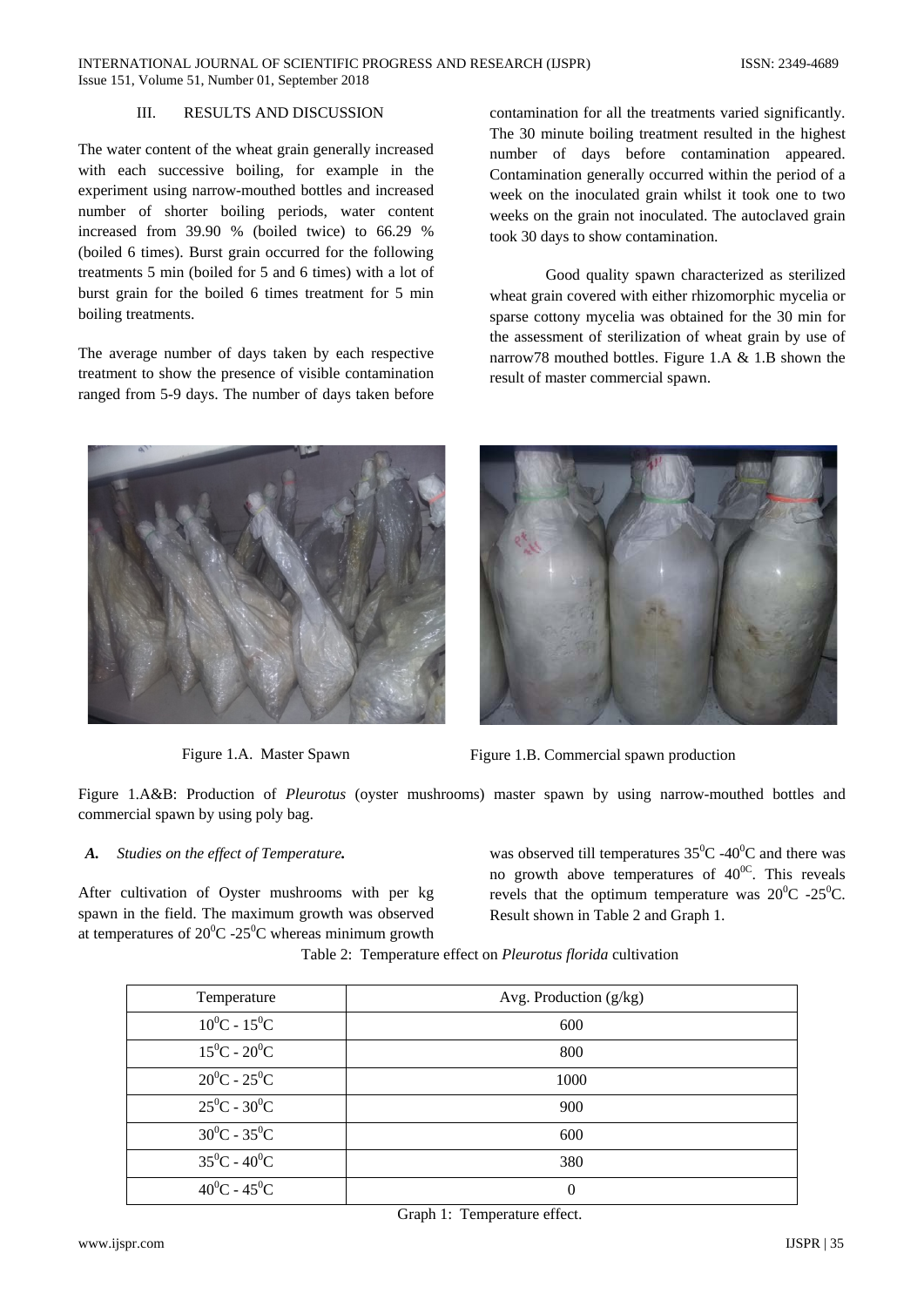

*B. Studies on the effect of Moisture.*

After cultivation of Oyster mushrooms with per kg spawn in the field. The maximum growth was observed at moisture of 80% - 85% but this moisture is not favor for industry due to less stability so industry prefer 75% - 80%. Whereas minimal growth was observed till moisture 55% -60% and there was no growth below moisture of 55%. This reveals revels that the optimum moisture was 75% - 80%. Result shown in Table 3.

| Moisture $(\%)$ | Avg. Production (g/kg) |  |  |
|-----------------|------------------------|--|--|
| 50% - 55%       | $\overline{0}$         |  |  |
| 55% - 60%       | 100                    |  |  |
| $60\% - 65\%$   | 400                    |  |  |
| 65% - 70%       | 470                    |  |  |
| 70% - 75%       | 750                    |  |  |
| 75% - 80%       | 850                    |  |  |
| $80\% - 85\%$   | 1100                   |  |  |
|                 |                        |  |  |

Table 3: moisture effect on *Pleurotus florida* cultivation

Graph 2: Moisture effect on *Pleurotus florida* cultivation



*C. Studies on the effect of pH.* After cultivation of Oyster mushrooms with per kg spawn in the field. The maximum growth was observed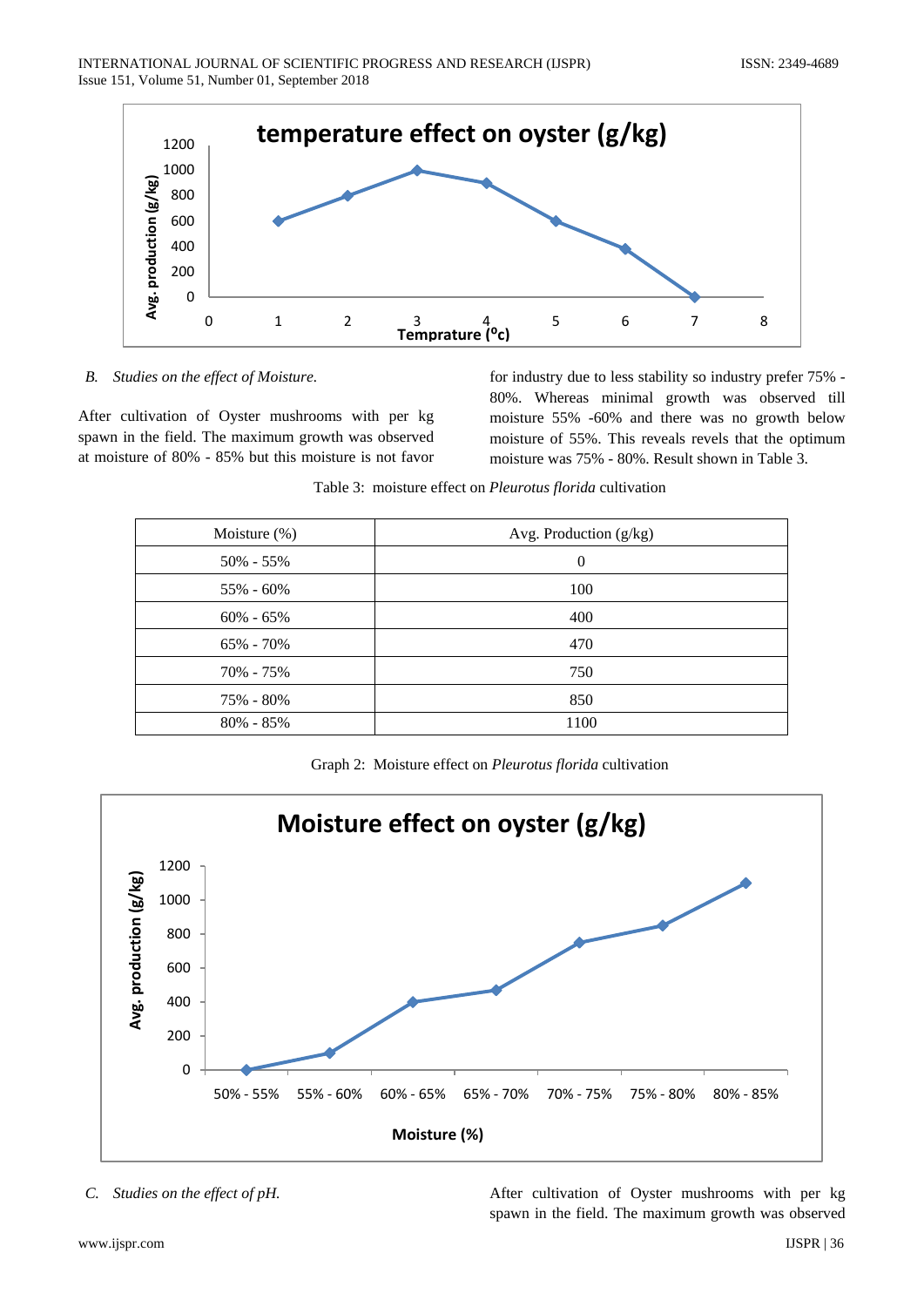at pH of 6.5. Whereas minimal growth was observed at pH 4.5 and there was no growth below pH 4 and above

pH 9. This reveals revels that the optimum temperature was 6.5. Result shown in Table4.

| pH  | Avg. Production (g/kg) |  |  |
|-----|------------------------|--|--|
| 3.5 |                        |  |  |
| 4.5 | 100                    |  |  |
| 5.5 | 550                    |  |  |
| 6.5 | 900                    |  |  |
| 7.5 | 600                    |  |  |
| 8.5 | 550                    |  |  |
| 9.5 |                        |  |  |

Table 4: pH effect on *Pleurotus florida* cultivation

Commercial cultivation of mushrooms is not for everyone. It requires someone who is familiar with fungi life cycles and willing to commit time and money to research, designing a system, and developing a business. The mushroom cultivator must be able to carry out operations on time, be attentive to details, and be vigilant about pest invasions.

Temperature had a remarkable effect on mushroom yield production by oyster mushroom*.* The minimum and maximum temperatures for growth were 20°C and 25°C. Optimum temperature for growth production by oyster mushroom contrasts the report of Mahmond et al. (2004). The optimum temperature for cultivation of oyster mushroom was 25°C. This observation agree favorably well with the findings of Chi et al. (1996) and that of Jonathan and Fasidi (2001).

The moisture contents of oyster mushroom were found 80- 85%. In the moisture contain 85-90% the highest mushroom yield got but this moisture % water content is highly found. For this regain 85-90% moisture contain mushroom less stable than 80-85%. So all oyster mushroom production industry preferred 80-85% moisture condition for large scale production.

Ability of oyster mushroom to grow optimally at pH 6.5 is that several kinds of mushrooms have more acidic pH optima for mushroom yield during their submerge cultivation (Kim et al., 2003). Oyster mushroom appears to be able to grow over a wide range of pH value from 5.5 - 7.5.

|  |  |  |  |  |  | Graph 3: pH effect on Pleurotus florida cultivation |
|--|--|--|--|--|--|-----------------------------------------------------|
|--|--|--|--|--|--|-----------------------------------------------------|



This work has shown that optimum oyster mushroom (*Pleurotus florida)* production could be attained through submerge cultivation of the fungus at temperature 25°C, pH 6.5 and 85% of moisture. This result may provide a sustainable means of adding value to submerge cultivation of which will result in production. The optimal conditions identified in this study may enhance worldwide production of oyster mushrooms, especially in the developing